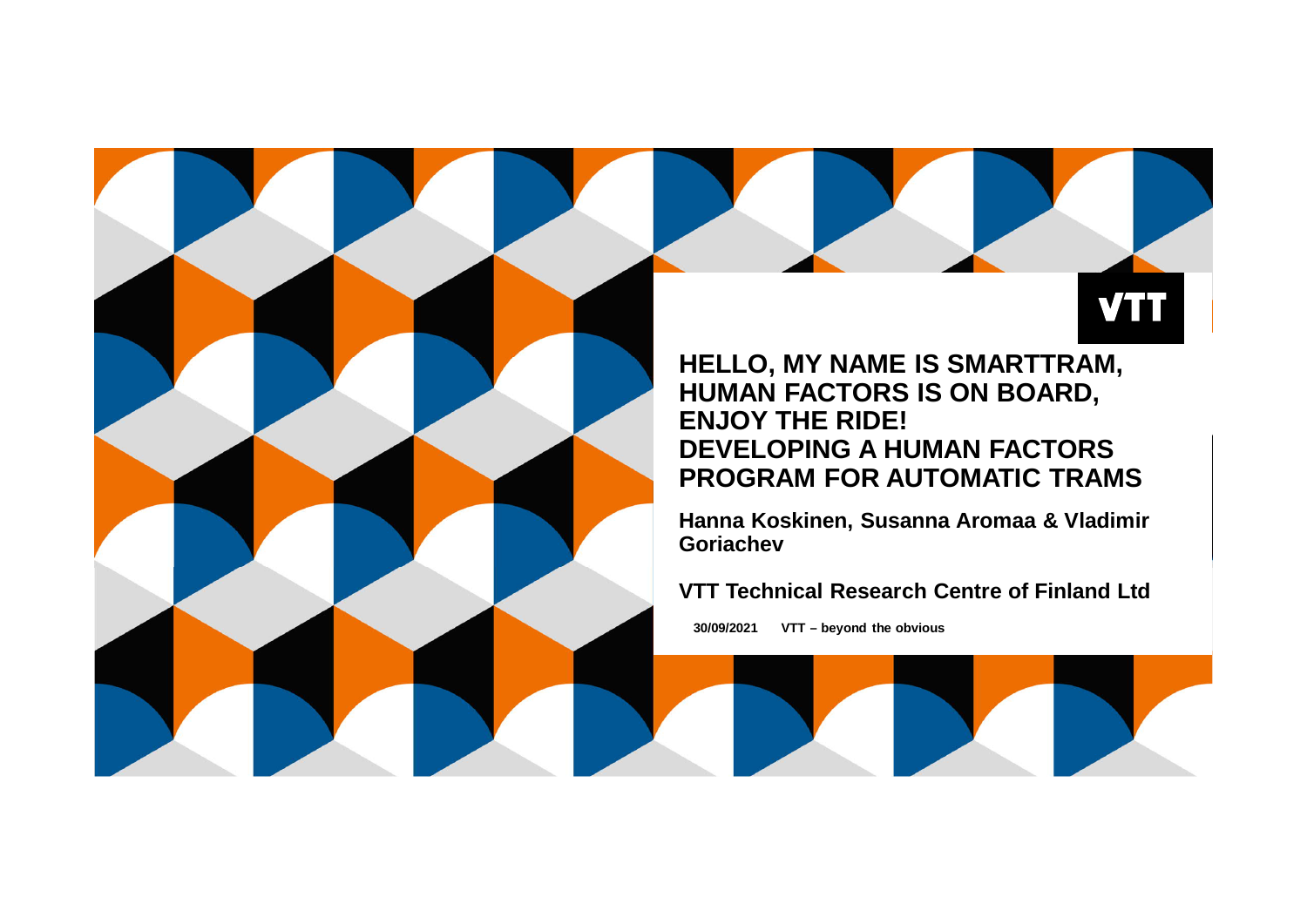## **VTT Technical Research Centre of Finland**



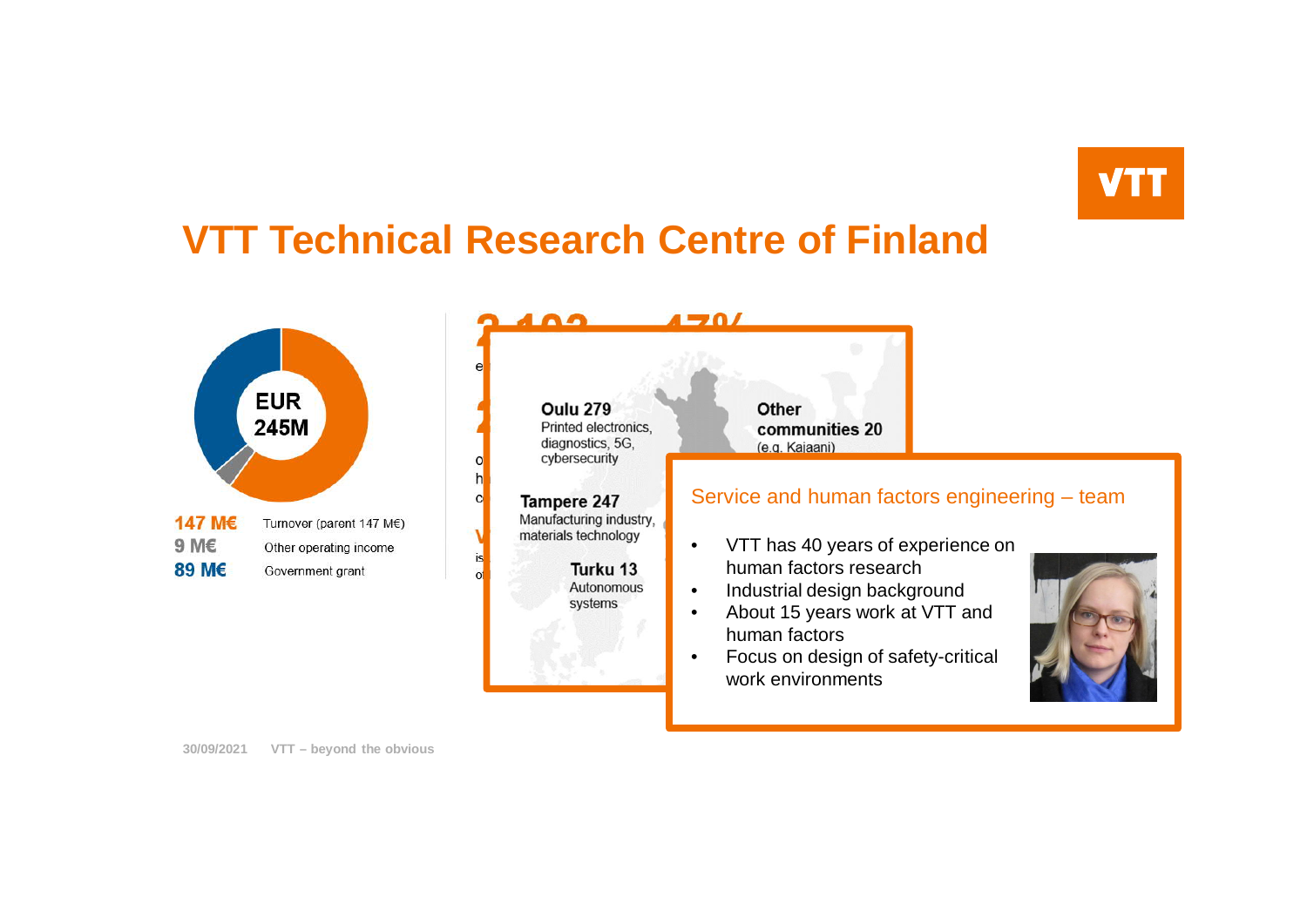

### **Content**

- **Introduction**
- Human factors engineering in safety-critical design projects
- **Human factors engineering in SmartTram project** 
	- Human factors engineering program
	- Verification and validation plan
	- SmartTram simulator facility for user testing
- Conclusions and future work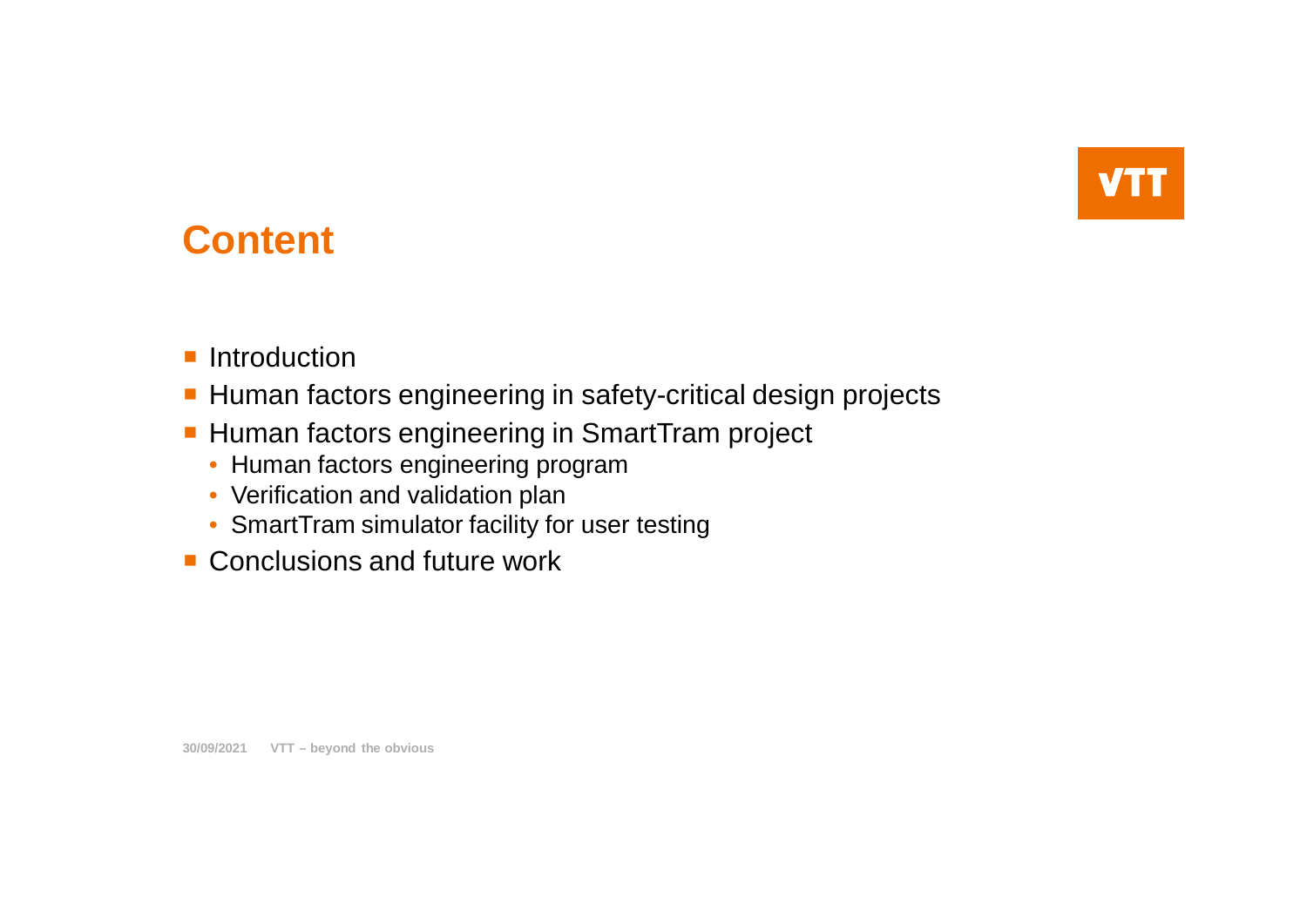

# **Introduction**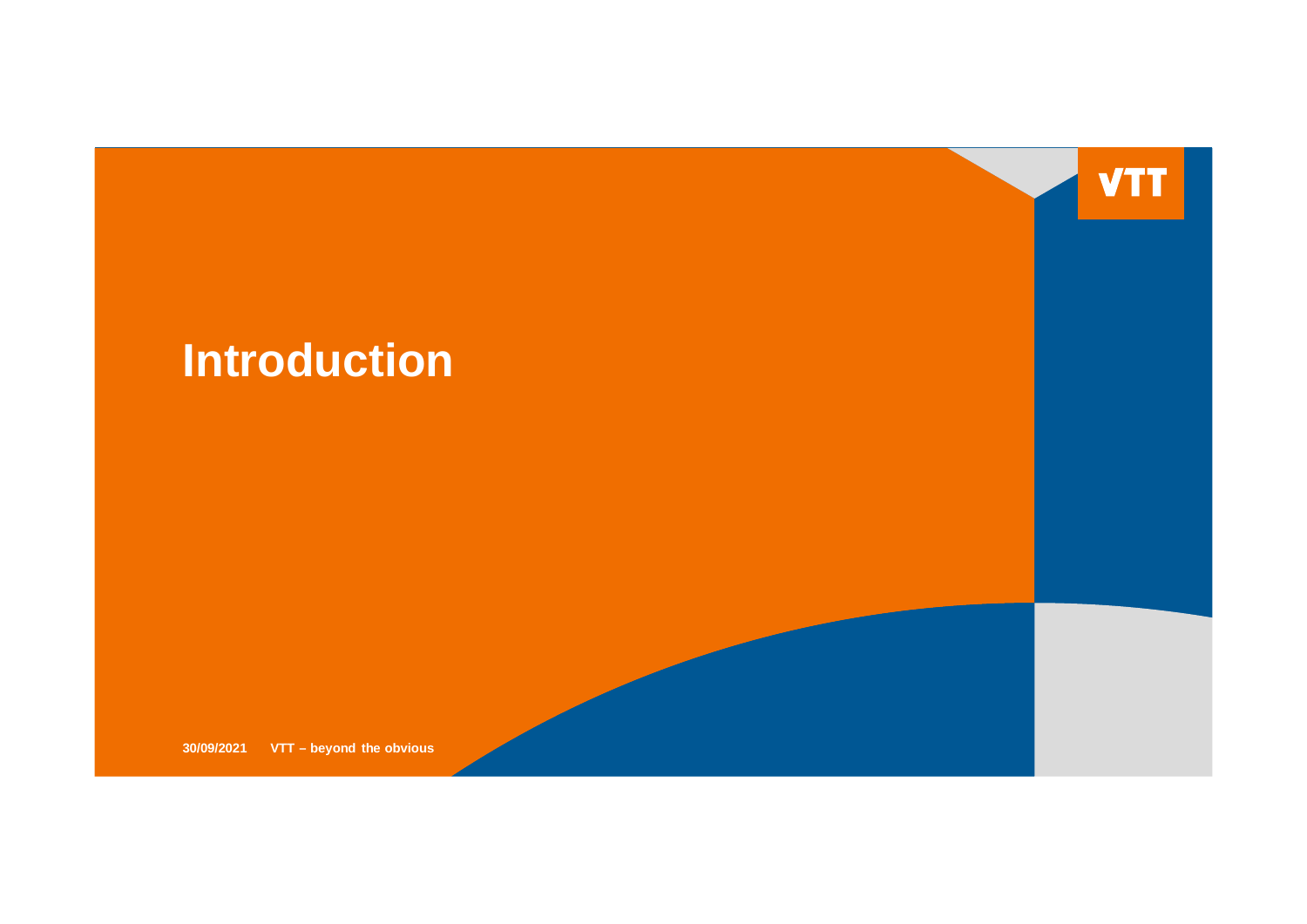# **Introduction 1/3**

### **SmartTram project**



- The project is part of SmartTram living lab activity in Finland that aims at building more sustainable and user friendly public transportation solutions
- Research-oriented project that supports industry projects and collect together different parties and facilitate the ecosystem build around the smart tram concept
- The research project combines knowledge areas of 1) transportation service chain and users, 2) connectivity and automation, and 3) lowcarbon and energy efficient solutions



**30/09/2021 VTT – beyond the obvious**



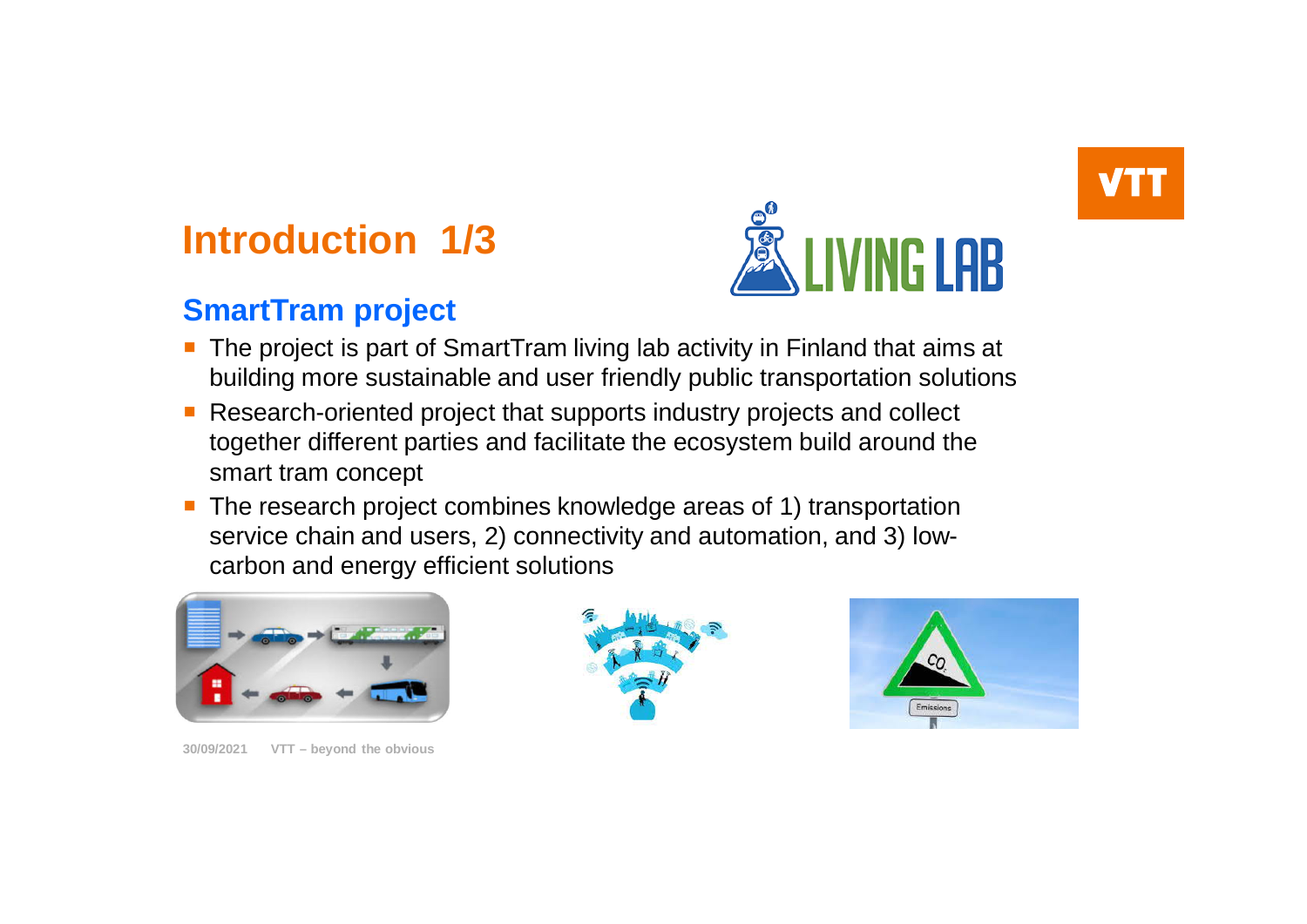# **Introduction 2/3**

### **Project organization view**

- Part of Simulation of autonomous system work package
- Under the task Verification and validation process for autonomous systems

### **Research ambition view**

- **There is a worldwide initiative to increase use of automation solutions in** transport systems and enable new kind of mobility services that are in the center of the smart city concepts
- The higher levels of automation is not visioned only to be future in cars but also in other forms of transportation (e.g., public transportation and cargo)
- $\blacksquare$  In this project, the focus is on developing automatic solutions for trams (not many reference cases can be found)
- **The design task, i.e., the development of automatic tram, is challenging** because the tram needs to operate in an open infrastructure (i.e., urban city environment with other vehicles and road users)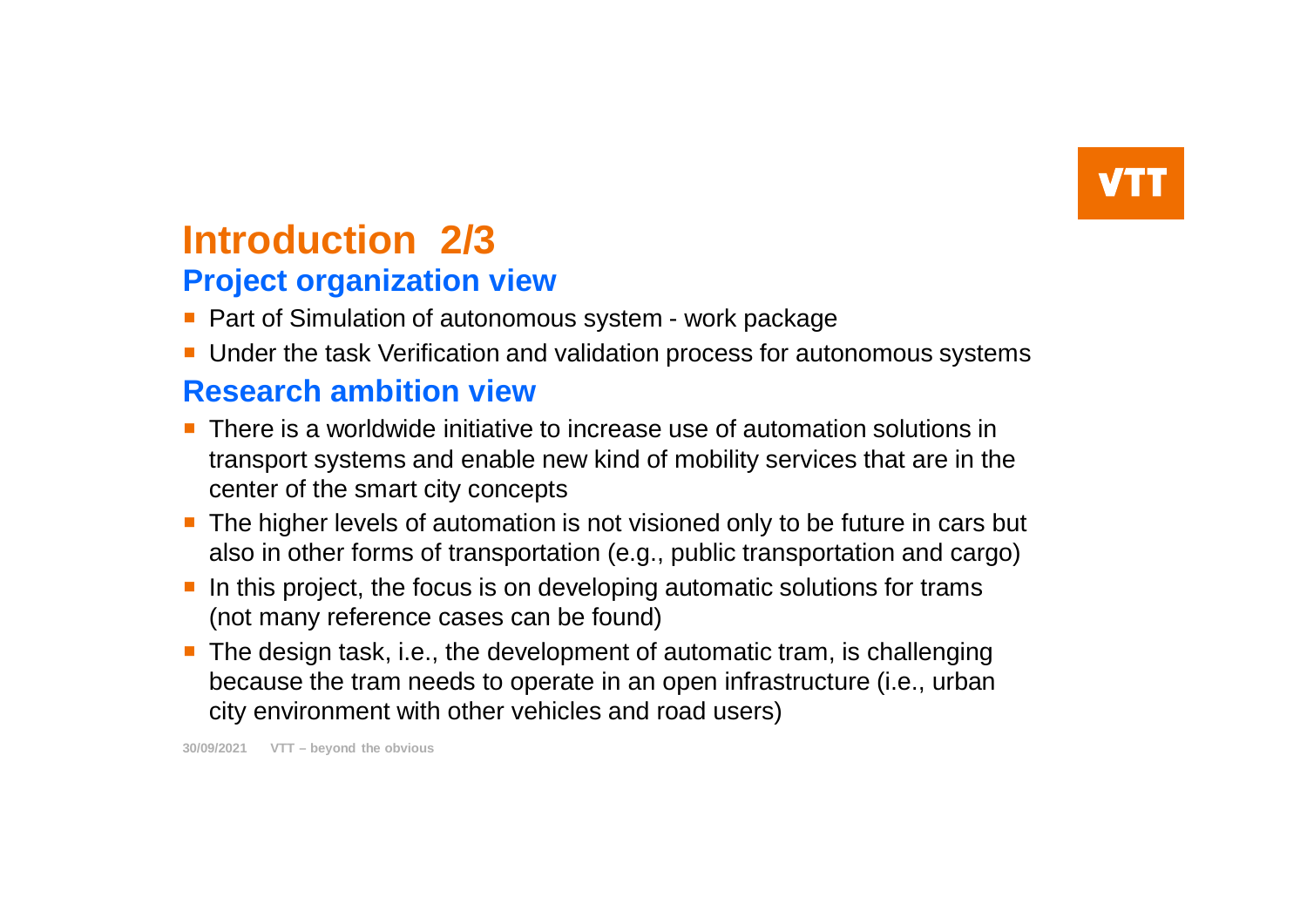### **Human Factors view Introduction 3/3**

- The automatic tram will change the tram driver's work substantially
- From the passengers' point of view, the automatic tram is a notable change, as well (e.g., trust and interaction issues)
- **Several other user groups such as technicians and traffic controllers**
- **Thus, driving a tram and interaction with automated tram will remain as an** important human factors issue to be taken under careful investigation

#### **In this paper**

■ We introduce the human factors engineering (HFE) program including the iterative evaluation framework that have been developed for the SmartTram project in order to acknowledge appropriately the human and social aspect in the design of the automatic tram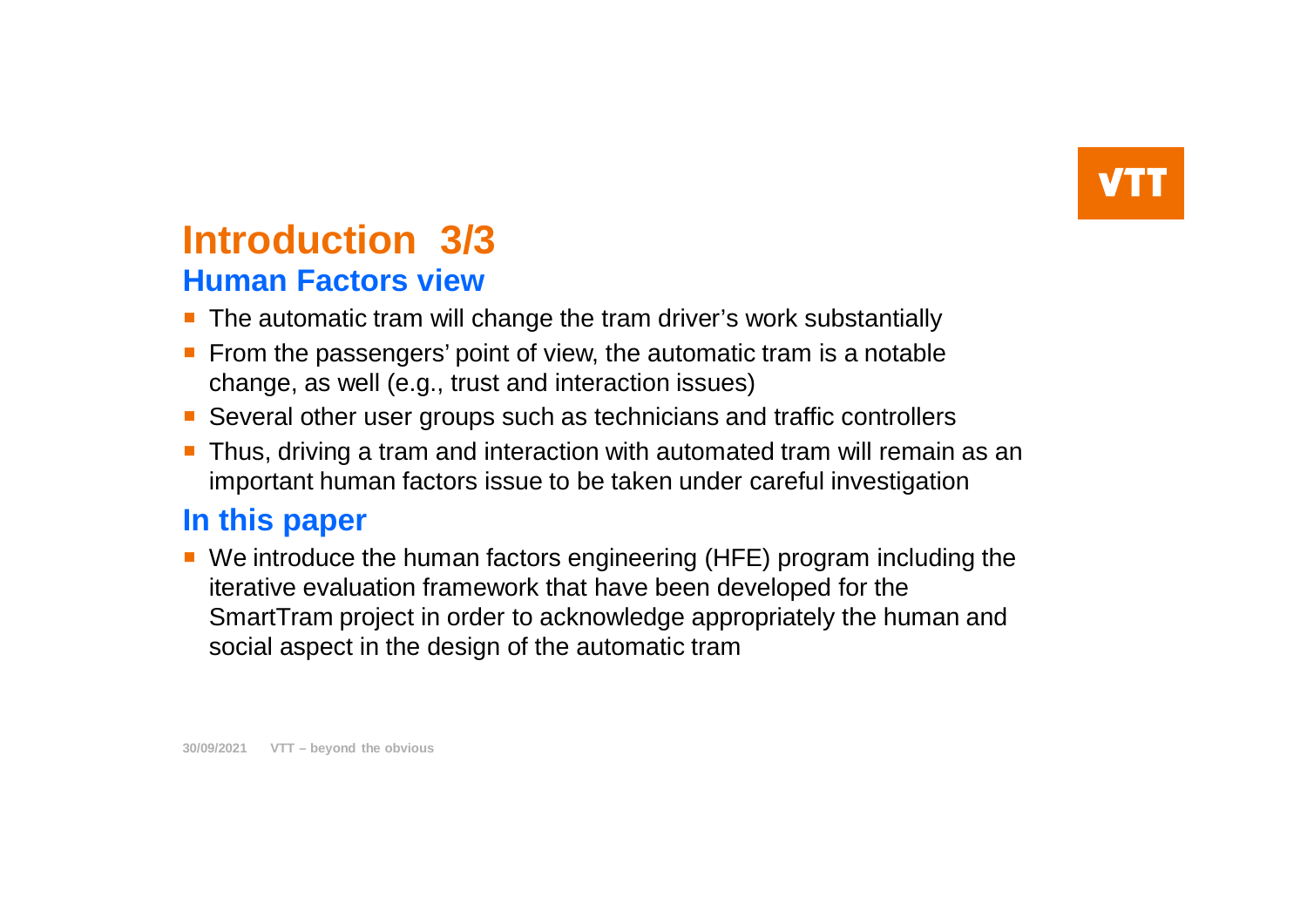

# **Human factors engineering in safety-critical design projects**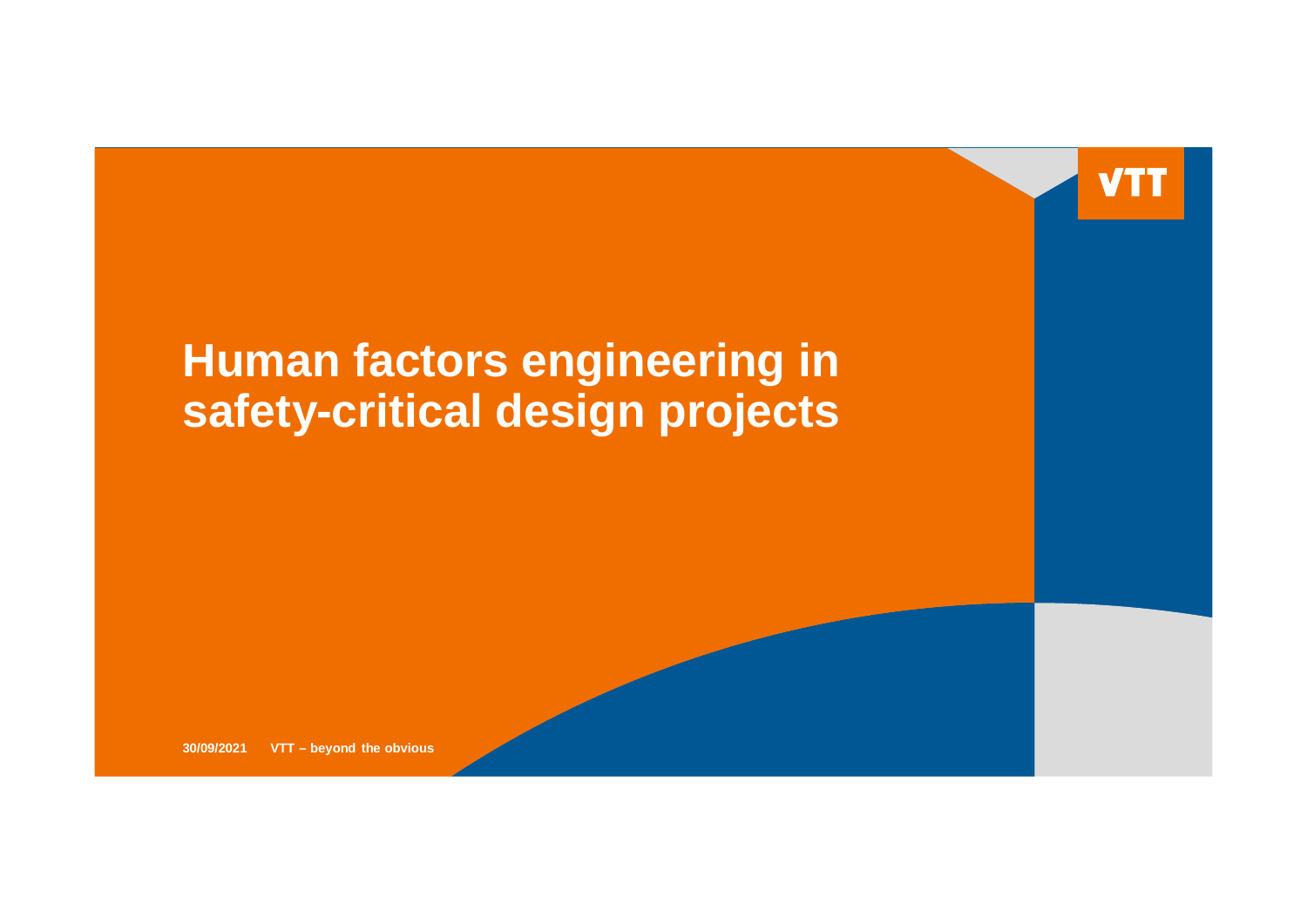## **Human factors engineering in safety-critical design projects**

#### **Motivation**

- **There is a lot of evidence that complex engineering projects do not always** proceed as has been planned
	- They do not meet their deadlines, cost estimates and other expectations

#### **HFE activities in the engineering design of control room systems**

| Screening                        | <b>Task analysis</b>                   | Design of maintenance activities     |
|----------------------------------|----------------------------------------|--------------------------------------|
| Management and planning          | Human reliability analysis             | Procedure design                     |
| Operating experience review      | <b>Manning</b>                         | <b>Training design</b>               |
| <b>Development of ConOps</b>     | Personnel selection and qualifications | <b>Verification and Validation</b>   |
| Function allocation and analysis | System design and development          | Commissioning and in-time monitoring |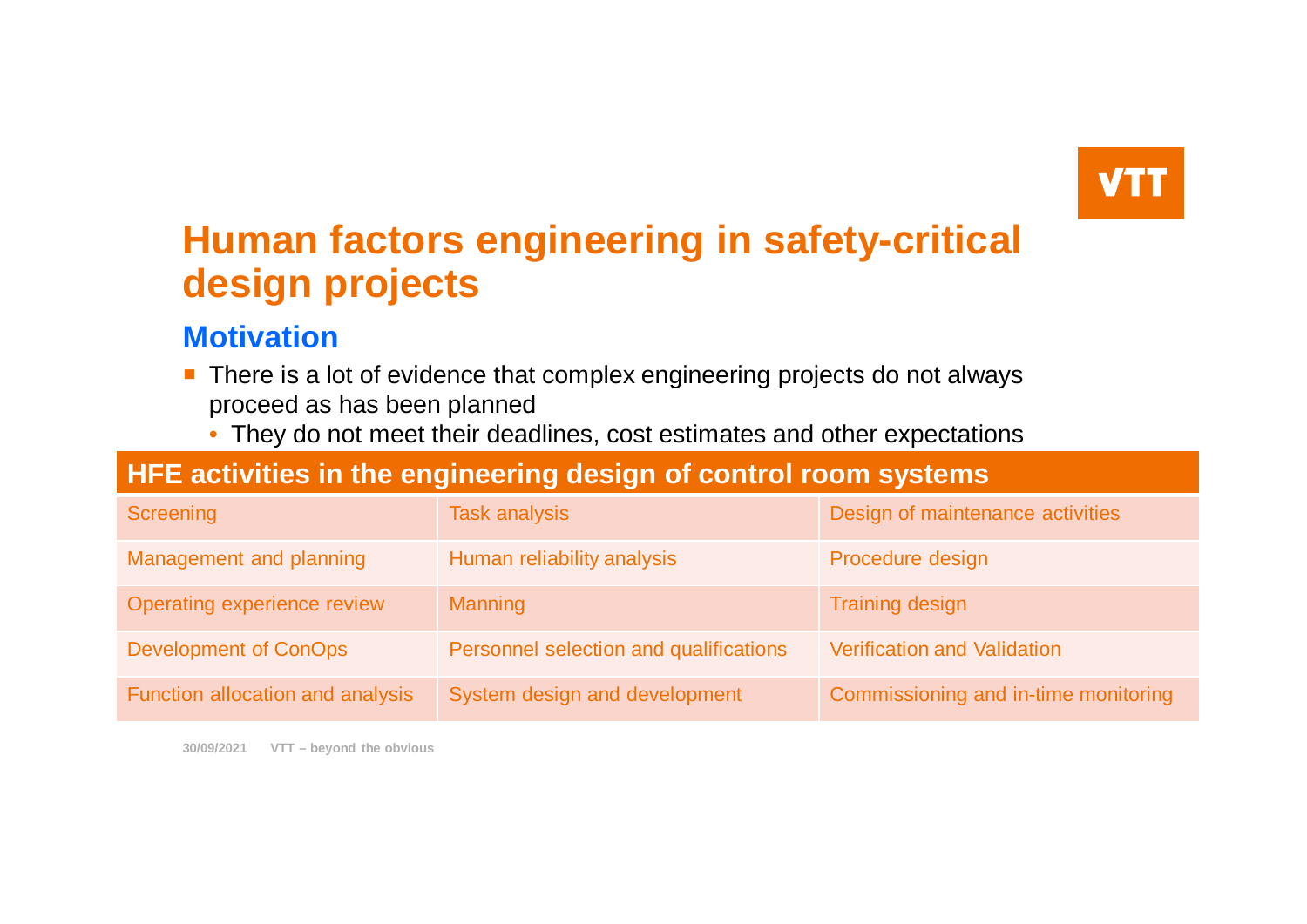## **Human factors engineering in safety-critical design projects**

- **To really have an impact and appropriately address all the activities that** needs human factors attention
	- $\rightarrow$  A more integrated and holistic approach to HFE is called for

### **Solution**

- We propose that a HFE program within which all the HFE activities, their deliverables and main interactions with the other design parties are described may be an effective cure for carrying out successful design projects
- The HFE program should cover all the phases of the design process from the initial clarification and analysis phase to the final implementation of the system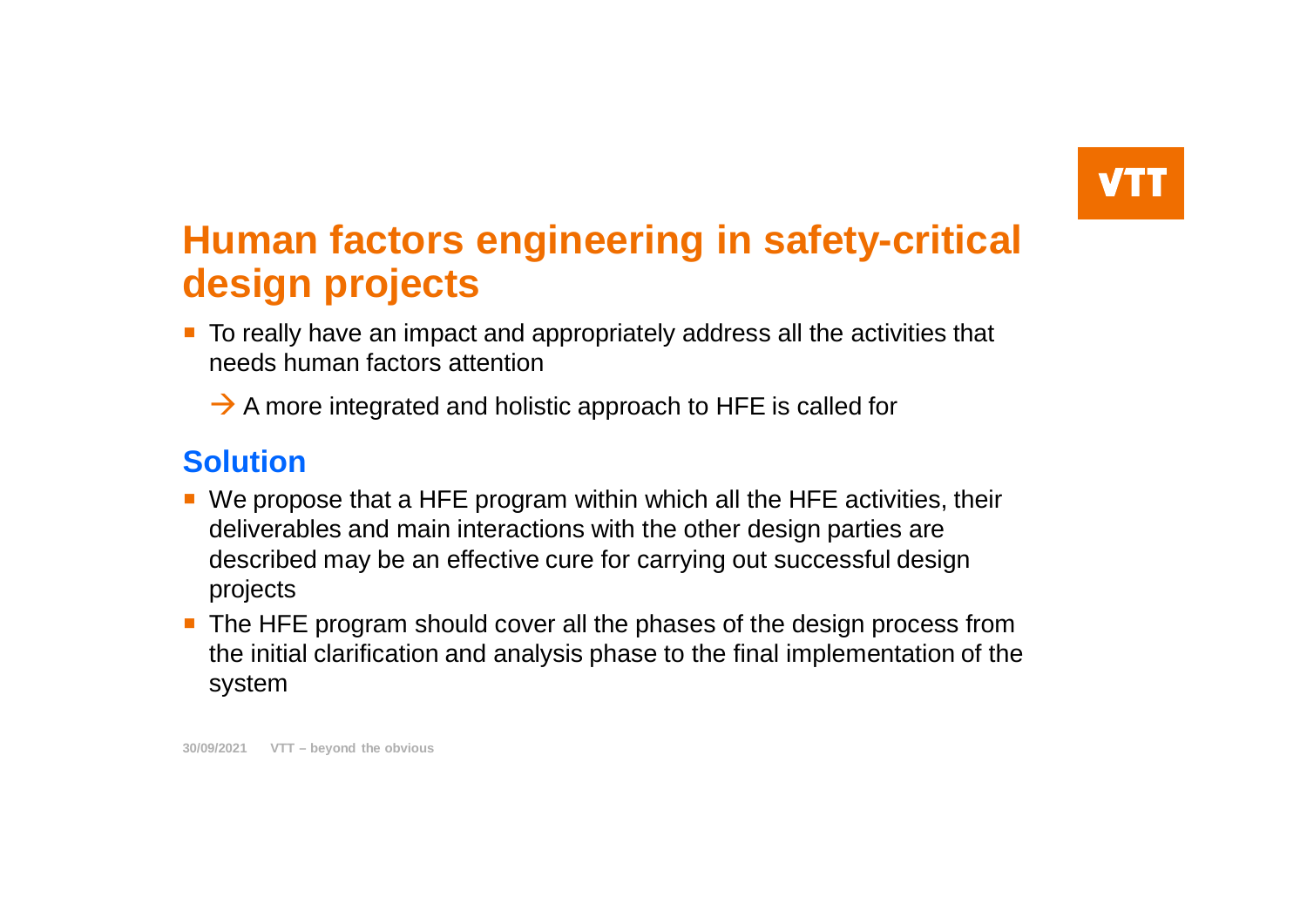### **Human factors engineering in safety-critical design projects**

| <b>Input</b>                                                                                                                                                                                                                                                                                      | <b>Design process</b>                                                                                                | <b>Output</b>                                                                                                                                                                                                                                                             |
|---------------------------------------------------------------------------------------------------------------------------------------------------------------------------------------------------------------------------------------------------------------------------------------------------|----------------------------------------------------------------------------------------------------------------------|---------------------------------------------------------------------------------------------------------------------------------------------------------------------------------------------------------------------------------------------------------------------------|
| • Need for change (e.g., growing amount of passengers,<br>sustainable and environmentally friendly public transport<br>solutions)<br>Existing concepts (e.g., proofs of concept, level of<br>automation)<br>• Operational experience (other automated traffic solutions<br>e.g., automatic metro) | Initial clarification and analysis<br>Impact, needs and constraints<br><b>HFE</b> goals                              | • Human factors input to project plan<br>• HFE program/ activities (i.e., tasks and responsible<br>persons, schedule and resources)<br>• Preliminary evaluation schema (i.e., Systems Usability<br>Case based evaluation of concept, subsystems and<br>integrated system) |
| • Operating environment description<br>• User and safety requirements<br>• Standards                                                                                                                                                                                                              | <b>Requirements and concept design</b><br>Concept of Operation (ConOps)<br><b>Task analysis</b><br>User requirements | • SmartTram concept (documentation of ConOps, level of<br>automation, user interactions)<br>• Project requirement set<br>· HSI style guide (e.g., main design principles, HSI guidance<br>on layout, navigation, color-coding, alarms etc.)                               |
| • I&C architectures<br>• Standards                                                                                                                                                                                                                                                                | <b>Detail/integrated design</b><br>User interface, training design                                                   | • Tram interior and user interface design solution                                                                                                                                                                                                                        |
| • V&V plan (e.g., users groups, scenarios, acceptance<br>criteria)<br>• Standards                                                                                                                                                                                                                 | Verification & validation (V&V)<br><b>Simulations</b><br><b>Validation tests</b>                                     | · V&V record (e.g., identified human engineering<br>discrepancies and design feedback, decisions on further<br>design iterations)                                                                                                                                         |
|                                                                                                                                                                                                                                                                                                   | <b>Implementation &amp; commissioning</b>                                                                            | • Accumulated evaluation record (careful documentation of<br>implantation and early operating experiences)                                                                                                                                                                |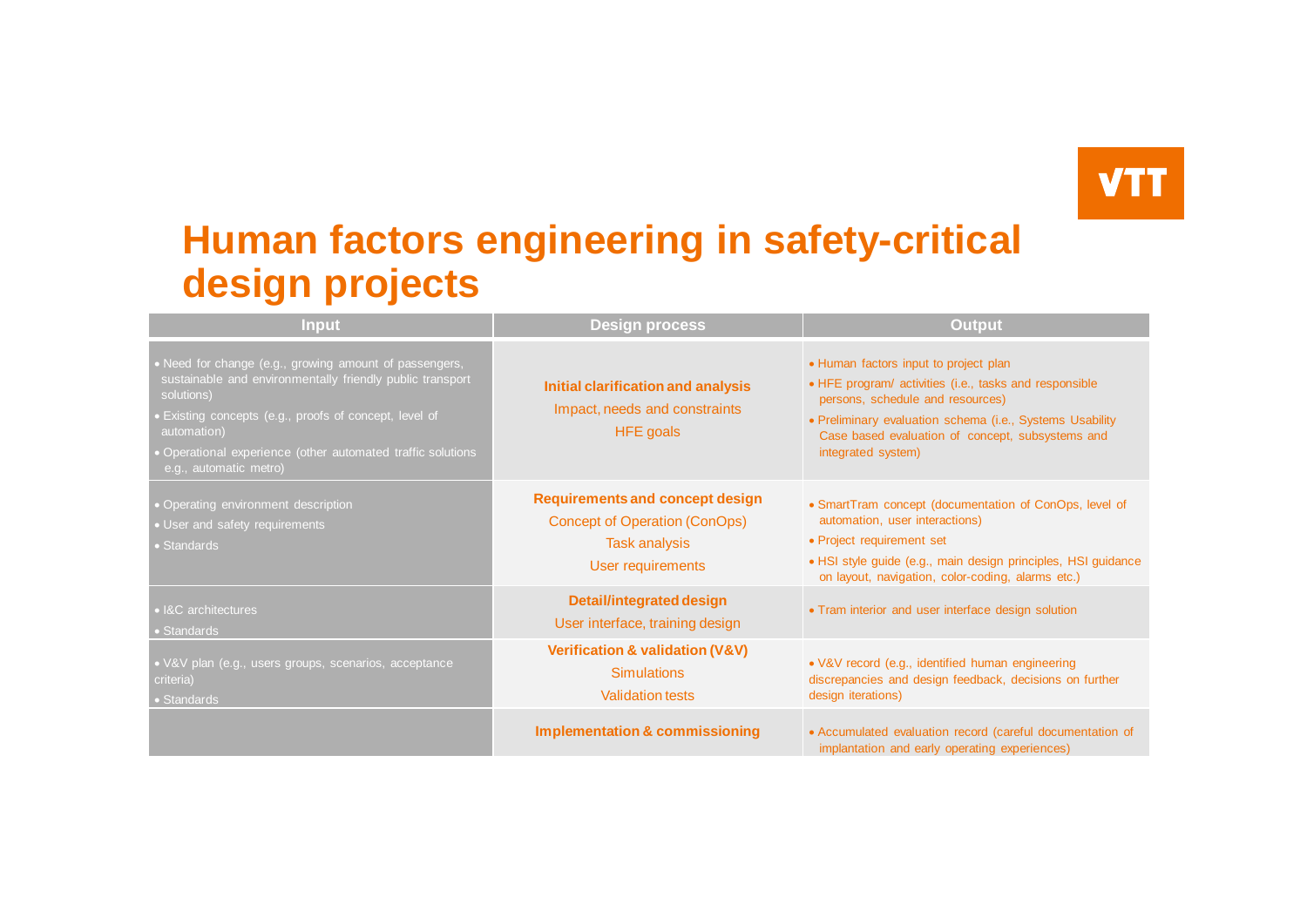

# **Human factors engineering in SmartTram project**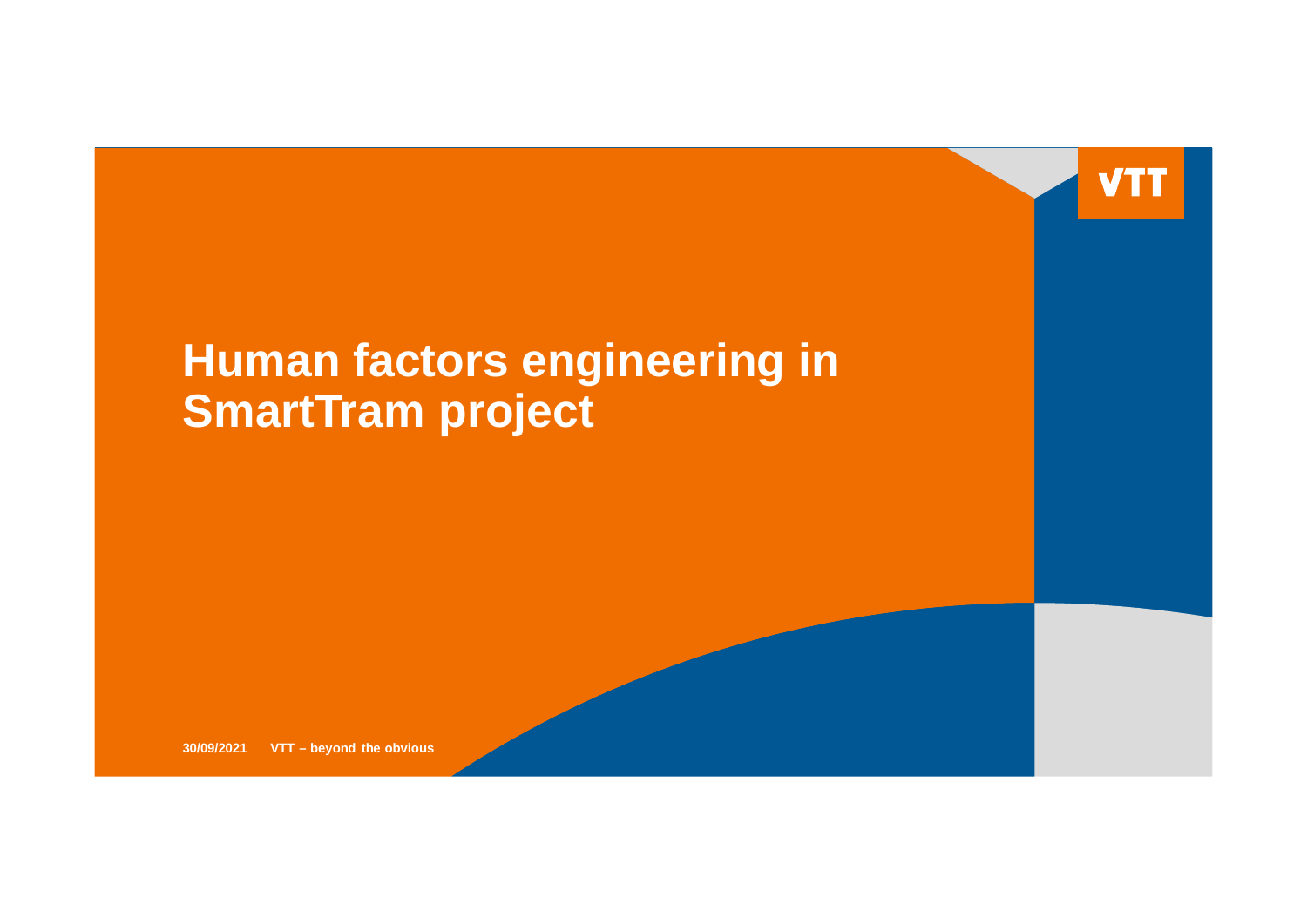## **Human factors engineering program**

- The project is in its initial clarification and analysis phase
	- Identification and analysis of relevant user groups (e.g., interviews with conventional tram drivers)
	- Benchmarking on human-system interaction concepts in tram driving
	- Operating experiences of similar systems (other automatic transport and machinery may offer relevant background information, e.g., automatic metro or crane operation)
- Above information serves as an input for 1) planning the SmartTram project and 2) drafting the specified HFE program and 3) the preliminary evaluation schema (i.e., V&V plan)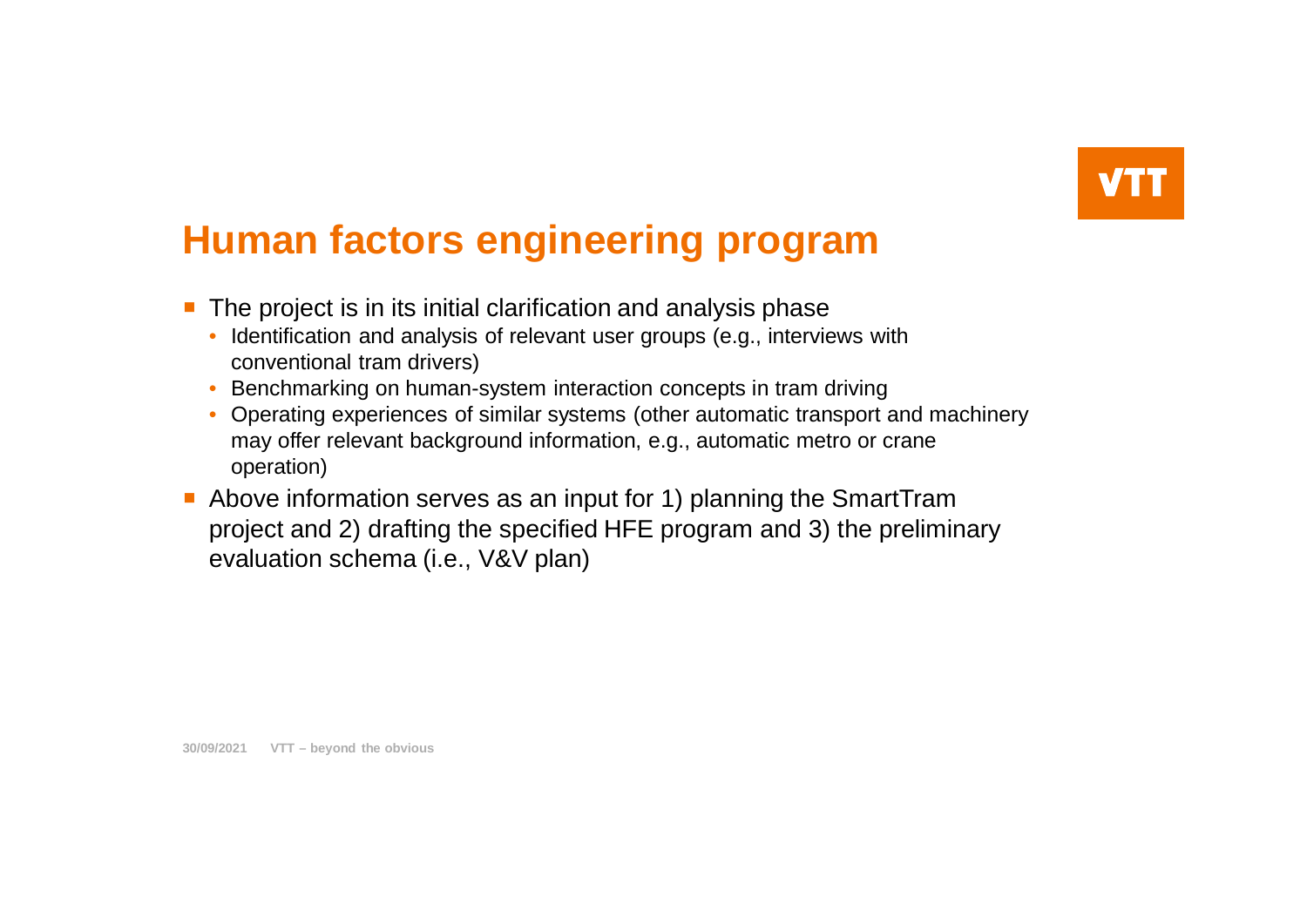# **Verification and validation plan**

- Iterative evaluation and testing is an integral part of designing complex safety-critical systems and the continuous engineering paradigm that promote improvements throughout the product life cycle
	- A concept of subsystem validation (SSV)
	- An integrated system validation (ISV)
	- Operating experiences are systematically collected



System Usability Case (SUC) is used as a methodical starting point for managing and organizing the SmartTram evaluation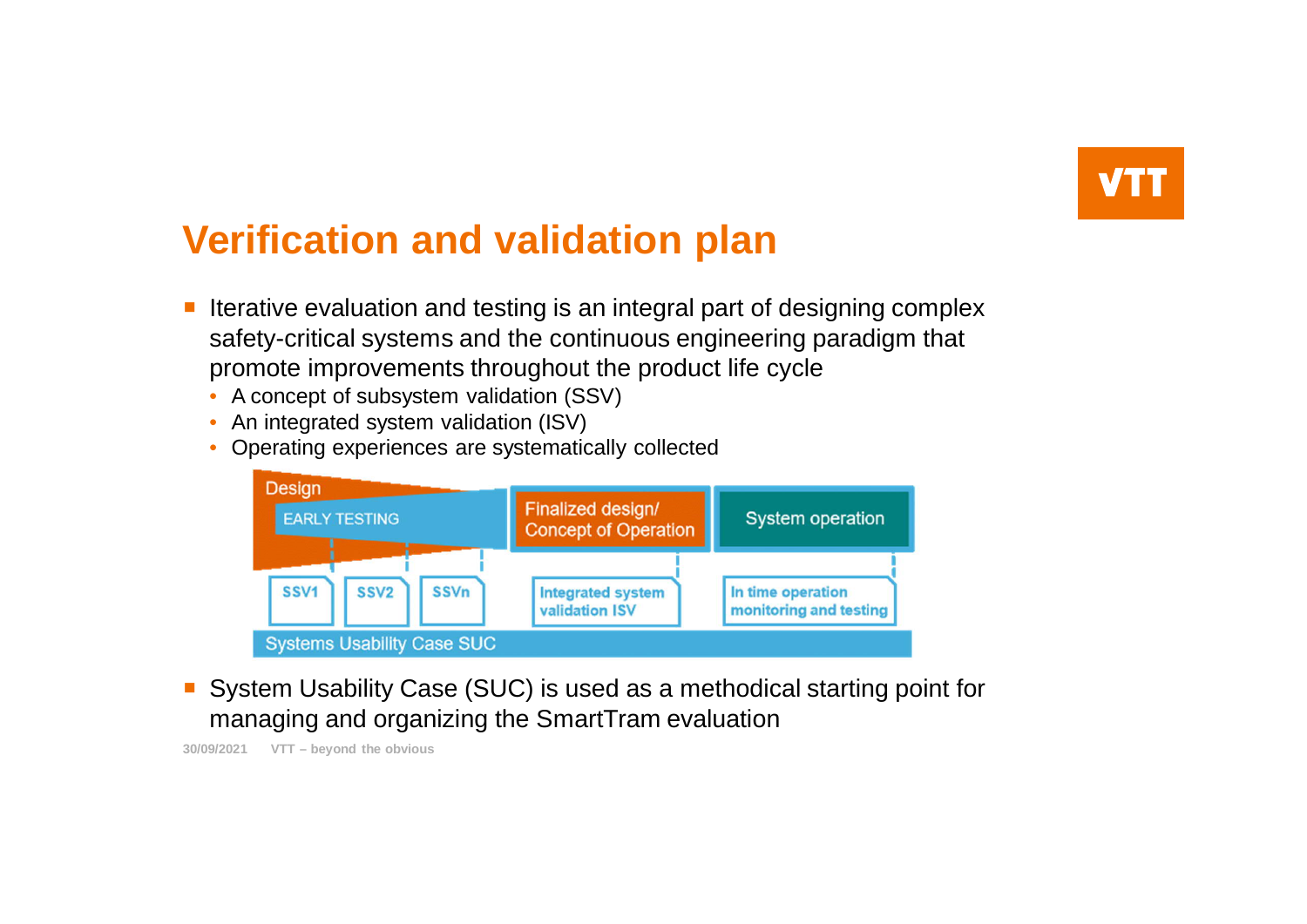### **SmartTram simulator facility for user testing**

- One useful approach to be applied during an HFE program in a safetycritical system design is virtual reality (VR) based models and simulators
	- By using VR simulators, it is possible to immerse users to their future operating tasks in a safe environment (e.g., concept testing and training)
- In the SmartTram project, a virtual environment was created for the SmarTram system
	- 3D models of a tram and a city
	- Road event visualizations (other trams, cars, pedestrians, etc.)
	- Variety of weather conditions (e.g. heavy rain, winter frost)
	- Data recording functionalities

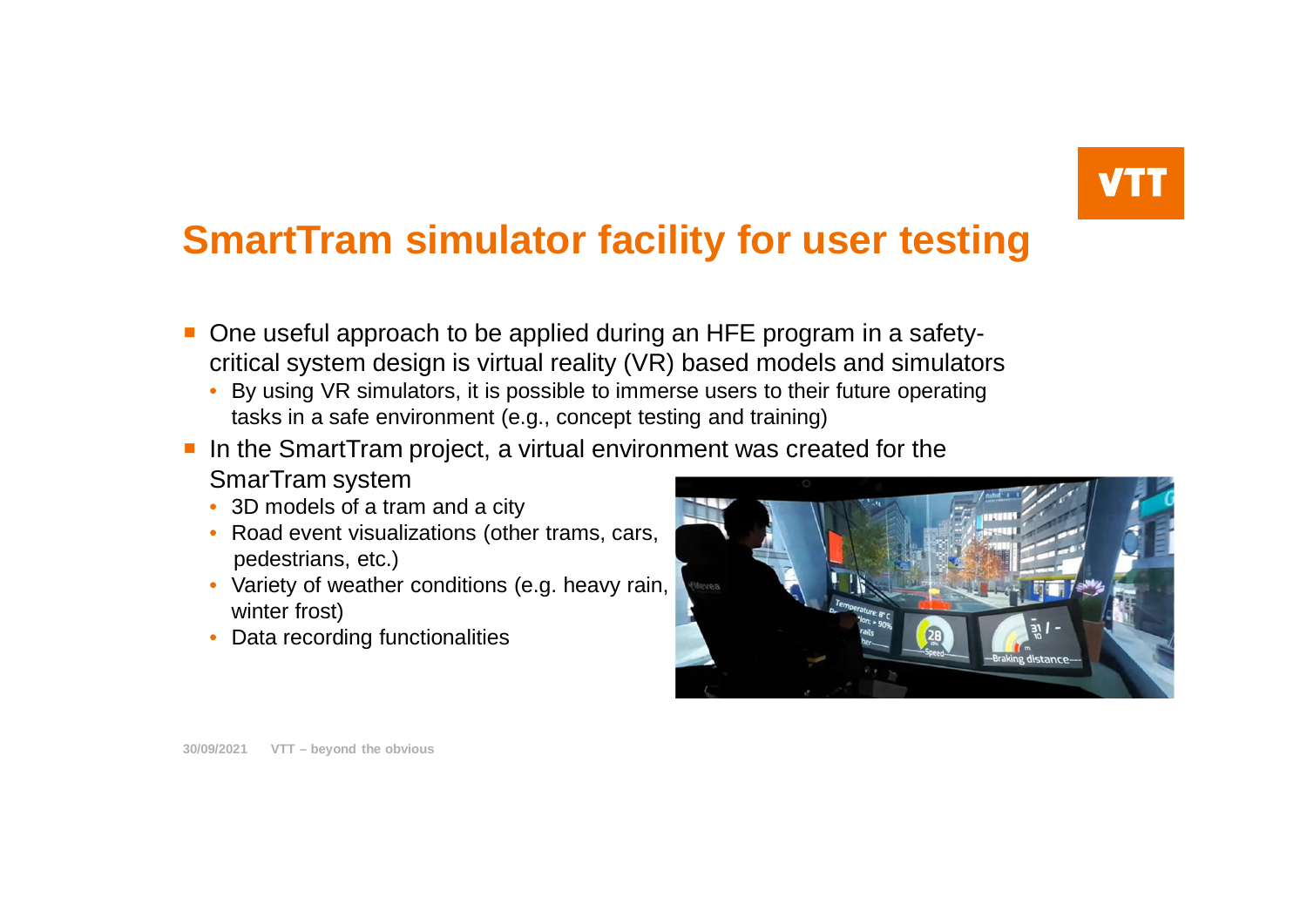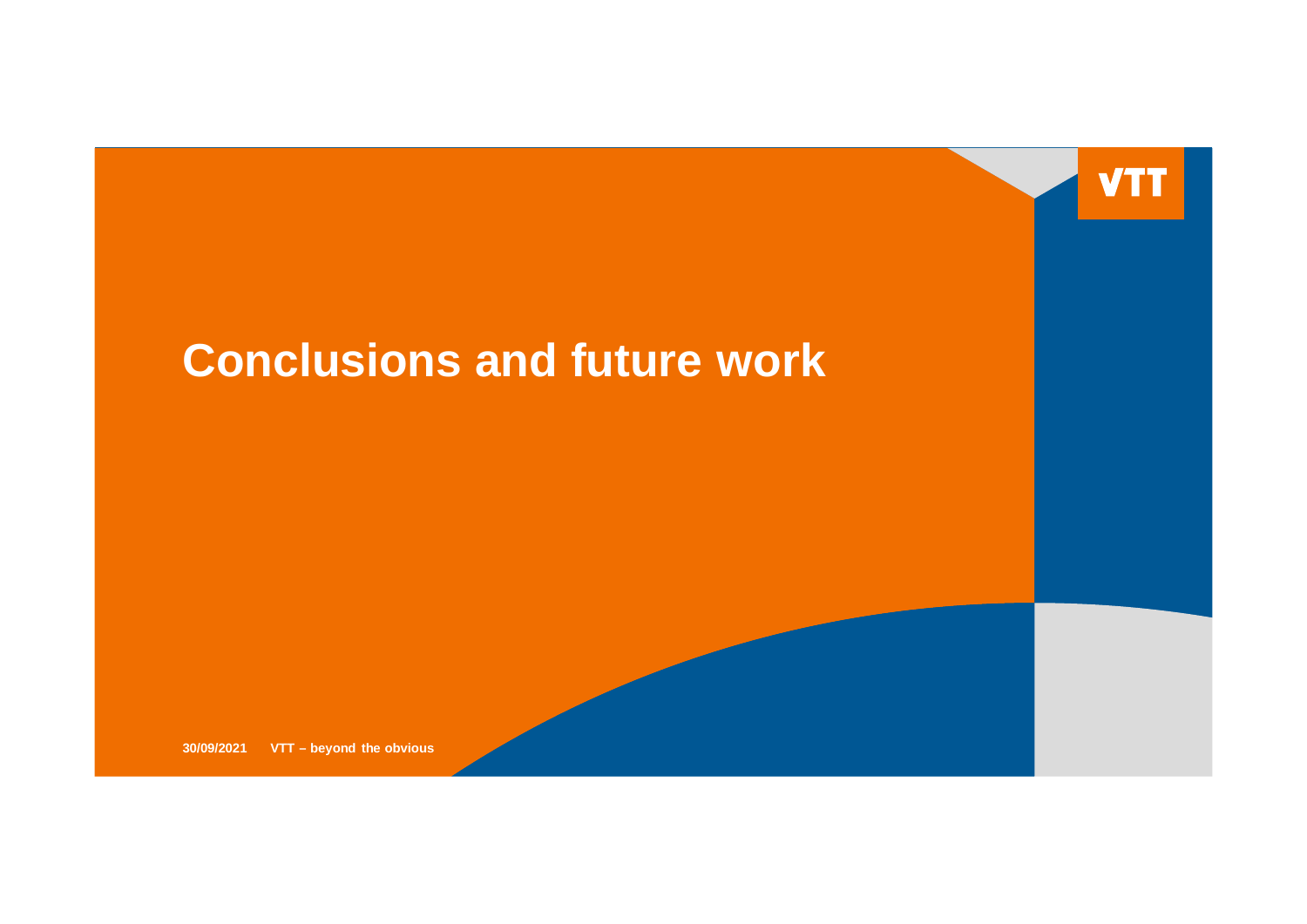## **Conclusions and future work**

- In the modern smart city environments, many technologically advanced mobility services and solutions are expected to be in place
- **Thus, increasing levels of automation is central in developing the public** transportation
- I In this presentation the development efforts to introduce automatic tram has been described including the HFE program and V&V evaluation framework

#### **Future work**

- In the following phases of SmartTram project, the most critical HFE activities are to
	- set the user requirements and
	- design an initial concept of operation
	- construct a first version of Systems Usability Case documentation